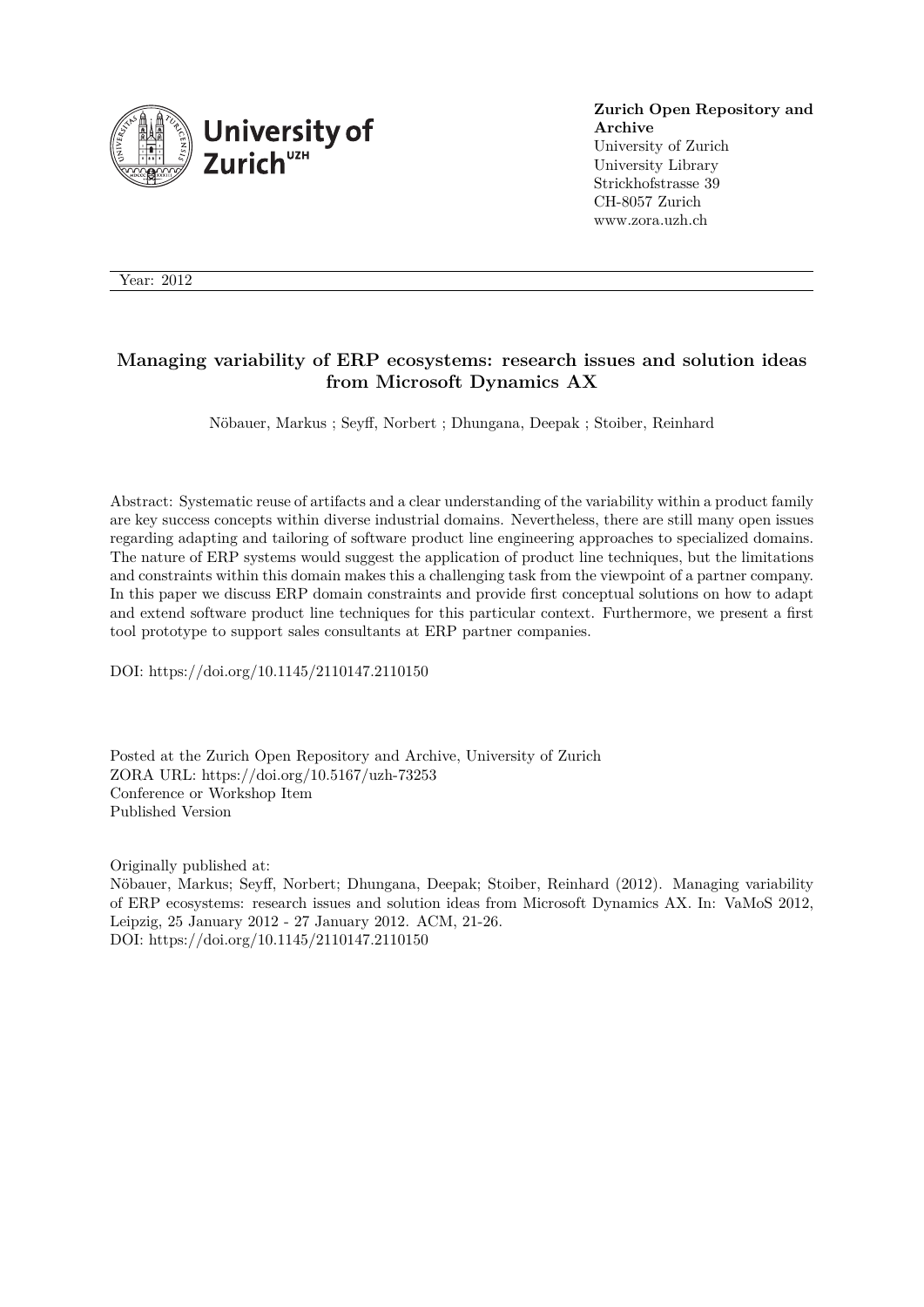# **Managing Variability of ERP Ecosystems: Research Issues and Solution Ideas from Microsoft Dynamics AX**

Markus Nöbauer InsideAx GmbH Lunzerstrasse 64 A-4031 Linz markus.noebauer@ insideax.at

Norbert Seyff University of Zurich, Requirements Engineering Research Group, CH-8050 Zürich seyff@ifi.uzh.ch

Deepak Dhungana Siemens AG Austria Corporate Technology A-1211 Vienna deepak.dhungana@ siemens.com

Reinhard Stoiber University of Zurich, Requirements Engineering Research Group, CH-8050 Zürich stoiber@ifi.uzh.ch

## **ABSTRACT**

Systematic reuse of artifacts and a clear understanding of the variability within a product family are key success concepts within diverse industrial domains. Nevertheless, there are still many open issues regarding adapting and tailoring of software product line engineering approaches to specialized domains. The nature of ERP systems would suggest the application of product line techniques, but the limitations and constraints within this domain makes this a challenging task from the viewpoint of a partner company. In this paper we discuss ERP domain constraints and provide first conceptual solutions on how to adapt and extend software product line techniques for this particular context. Furthermore, we present a first tool prototype to support sales consultants at ERP partner companies.

#### **Keywords**

ERP Ecosystems, Product Line Engineering, Variability management, Microsoft Dynamics AX

#### **1. INTRODUCTION**

Software product line engineering has long been described, adopted and reflected upon, as a promising approach for dealing with families of similar products [1]. The reuse of artifacts and the systematic handling of variability provide important concepts for diverse industrial settings [2]. Nevertheless, there are still many open issues when it comes to adapting and tailoring product line approaches and tools to specialized domains, in order to fit domain-specific processes and technological settings. In this paper we describe issues of introducing software product line and variability concepts in the enterprise resource planning (ERP) domain, which poses special challenges related to variability management beyond organizational borders. We use concrete examples from Microsoft Dynamics AX<sup>1</sup>.

Permission to make digital or hard copies of all or part of this work for personal or classroom use is granted without fee provided that copies are not made or distributed for profit or commercial advantage and that copies bear this notice and the full citation on the first page. To copy otherwise, to republish, to post on servers or to redistribute to lists, requires prior specific permission and/or a fee.

*VaMoS '12*, January 25-27, 2012 Leipzig, Germany

Copyright 2012 ACM 978-1-4503-1058-1 ...\$10.00.

ERP systems support companies and public organizations performing and monitoring business activities. Microsoft Dynamics AX is an integrated business management solution for medium and large enterprises, which covers multiple business areas in one product. Software distribution is shared between Microsoft and Partner companies (see Figure 1). Microsoft maintains the standard software product (i.e., the platform, which resembles a software ecosystem [3]), develops and integrates solutions to support strategically relevant business areas and releases new versions of the Dynamics AX ERP platform. Partner companies sell the ERP system to customers and customize the system to fit to customers' needs (see Figure 1). Furthermore, partner companies develop vertical solutions to address new or additional requirements within a specific business area.

The nature of ERP systems would suggest the introduction of product lines techniques, because most tailoring and customization activities recur quite frequently. However, so far, Microsoft has not considered applying a systematic product line approach. A particular partner company, on the other hand, has limited interest in building and maintaining a product line for Dynamics AX. First, partner companies have limited resources to do so and every new release of the Dynamics AX ERP platform would outdate the product line. And second, since Dynamics AX essentially resembles a software ecosystem, there exist particular limitations, resulting from the lack of code ownership and similar, cf. section 3. However, partner companies would still benefit from introducing product line approaches that allow a more rapid, higher-quality and less costly development of prototype systems to support sales and early-phase requirements activities.



**Figure 1** *Typical organization of vendor, business partners and customers, reflecting the ecosystem nature of MS Dynamics AX*

1 http://www.microsoft.com/en-us/dynamics/erp-ax-overview.aspx

 $\overline{a}$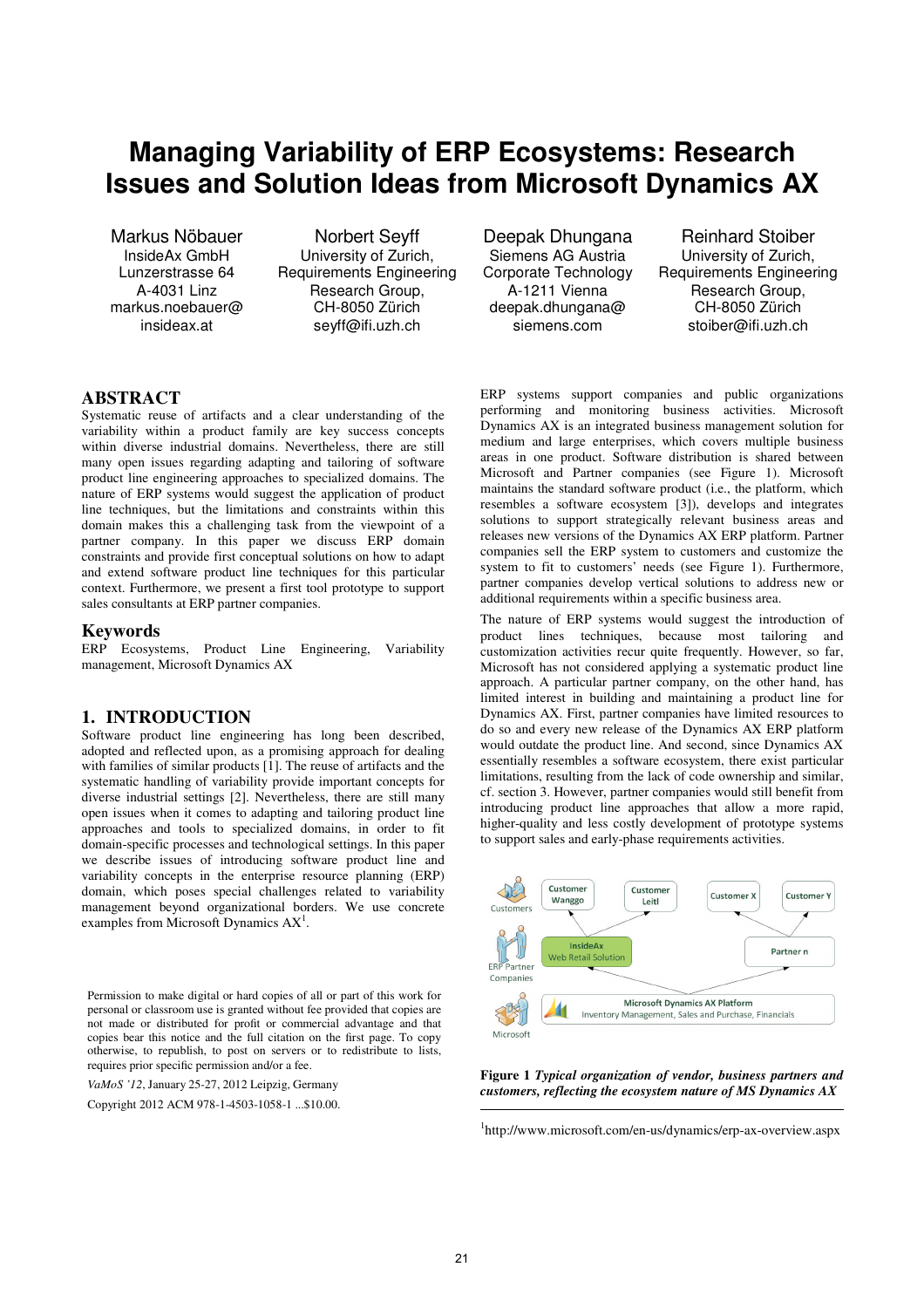In this paper, we present first results from a long-term industrial research project, from the perspective of a partner company in a software ecosystem. Section 2 presents the research goals and objectives. Section 3 discusses ERP domain-specific constraints that limit the introduction and adaption of software product line techniques. In Section 4 we highlight early steps in an ERP project and depict a vision of how we plan to support these steps. In addition to a conceptual solution we also present an early tool prototype in Section 5. In Section 6 we discuss related work. And in Section 7 we highlight our contributions and conclude the paper.

## **2. RESEARCH GOAL AND OBJECTIVES**

The goal of the PL4X research project (Product Lines for AX), as described in section 4, is to make software product line techniques available and useable in the ERP domain. The results of the research project should – in general – enable partner companies to benefit from product line approaches in order to reduce time and costs in ERP projects.

We foresee that particularly early steps in ERP projects will benefit from software product lines. This will lead to time and cost savings in ERP projects, with appropriate support. We have set the following objectives:

*Objective 1 – Foster the reuse of configuration parameters:* A critical step in starting an ERP project is the development of a sales prototype, which reflects high-level customer requirements. The quality and accurateness of such a prototype are key criteria for a customer to award a contract to an ERP partner. Currently ERP partners spend a lot of effort in building sales prototypes, which might be wasted if a competitor wins the tendering procedure. Objective 1 aims at structured reuse of configuration parameters, which significantly automates and eases the generation of sales prototypes.

*Objective 2 – Foster the reuse of customer requirements:*  Although every customer has specific requirements, we have experienced that there is a significant overlap between the requirements of customers from a particular domain (e.g., construction industry). Objective 2 aims at identifying and communicating potentially overlapping customer requirements, which can also be relevant for a new customer.

*Objective 3 – Foster the reuse of features:* The identification of relevant variable features based on customer requirements is a challenging process. When features are not correctly identified this might lead to multiple implementations of the same functionality for different customers. Furthermore, the manual identification of variable features is time consuming and error prone. Objective 3 aims at fostering and automating the identification of relevant features and easing their reuse.

Research in the field of software product lines has developed several approaches that would provide solutions to the described objectives, e.g. [4]. However, existing limitations in the ERP domain limit the applicability of these solutions.

## **3. ERP DOMAIN LIMITATIONS**

As a first step we have identified key domain limitations and constraints from analyzing the Dynamic AX ecosystem (see Figure 1) and conducting interviews and discussions with consultants from ERP partner companies. The nature of the Microsoft Dynamic AX ecosystem raises several limitations for adapting and tailoring state-of-the-art product line approaches. These key limitations include:

*Distributed Code Ownership*: State-of-the-art software product line engineering approaches, e.g. [4], assume that the organization applying software product lines owns the code and therefore can actively control changes and domain artifacts. In the case of Microsoft Dynamics AX it is Microsoft who owns the code and partner companies have to accept changes. While from Microsoft's viewpoint this resembles a software ecosystem [3], these concepts cannot be applied by a partner company, since it does not own the ERP system code. Partner companies have hardly any influence on new releases, apart from their own vertical solutions that are built upon specific versions of the ERP system.

*Documentation of variability:* Variability models are a key concept in software product line engineering. In the case of Microsoft Dynamics AX no variability model (e.g. orthogonal variability model [4] or feature model [8]) is available or announced. Rather, a large and comprehensive set of configuration keys is delivered, which is very fine-grained and would need to be mapped to a more abstract variability model. For partner companies it is practically impossible to establish and maintain such a model, because of the size and complexity of the ERP systems. Furthermore, this model would be invalidated with every new release of Dynamics AX.

*Variability tool support:* Microsoft provides a wide range of tool support for software development, which can also be used in ERP system development. However, as the ERP system vendor does not address the documentation of more abstract variability models, the required tool support to establish and maintain an ERP software product line is missing, too. This tool infrastructure would need to handle the variability model on the one hand and the ERP system's available parameters and custom-developed vertical solutions on the other.

*Interdisciplinary work:* ERP projects are highly interdisciplinary; the ERP consultant often has limited technical knowledge, but is a specialist for a particular business domain or process. However, we also consider ERP consultants to be potential users of envisioned ERP product line tools. This would mean that different views have to be possible on the variability model. ERP consultants, for example, may require tools that are able to generate quite abstract views on the variability model that is being tailored. And developers, for example, may require much more fine-grained views on the variability model and configuration parameters. Dynamic view generation from an integrated model or disciplined traceability will be required to ensure consistent views on these different levels of abstraction, such that full configurations still stay consistent with the consultant's original configuration.

## **4. PL4X - CONCEPTUAL SOLUTION**

Software product line engineering already provides many tools and techniques for dealing with variability and configurability of systems. Typically most product lines are adopted and maintained over a long period of time to shorten the time to market and to enhance quality. Our goals are similar, but we focus more on the early phases of an ERP system development, such as the sales phase (Obj. 1), requirements elicitation and analysis (Obj. 2) and early system design (Obj. 3).

We follow the traditional two-phase approach to product line engineering. In the first phase (domain engineering) we establish the product line by identifying its scope and explicitly documenting the variation points. During the second phase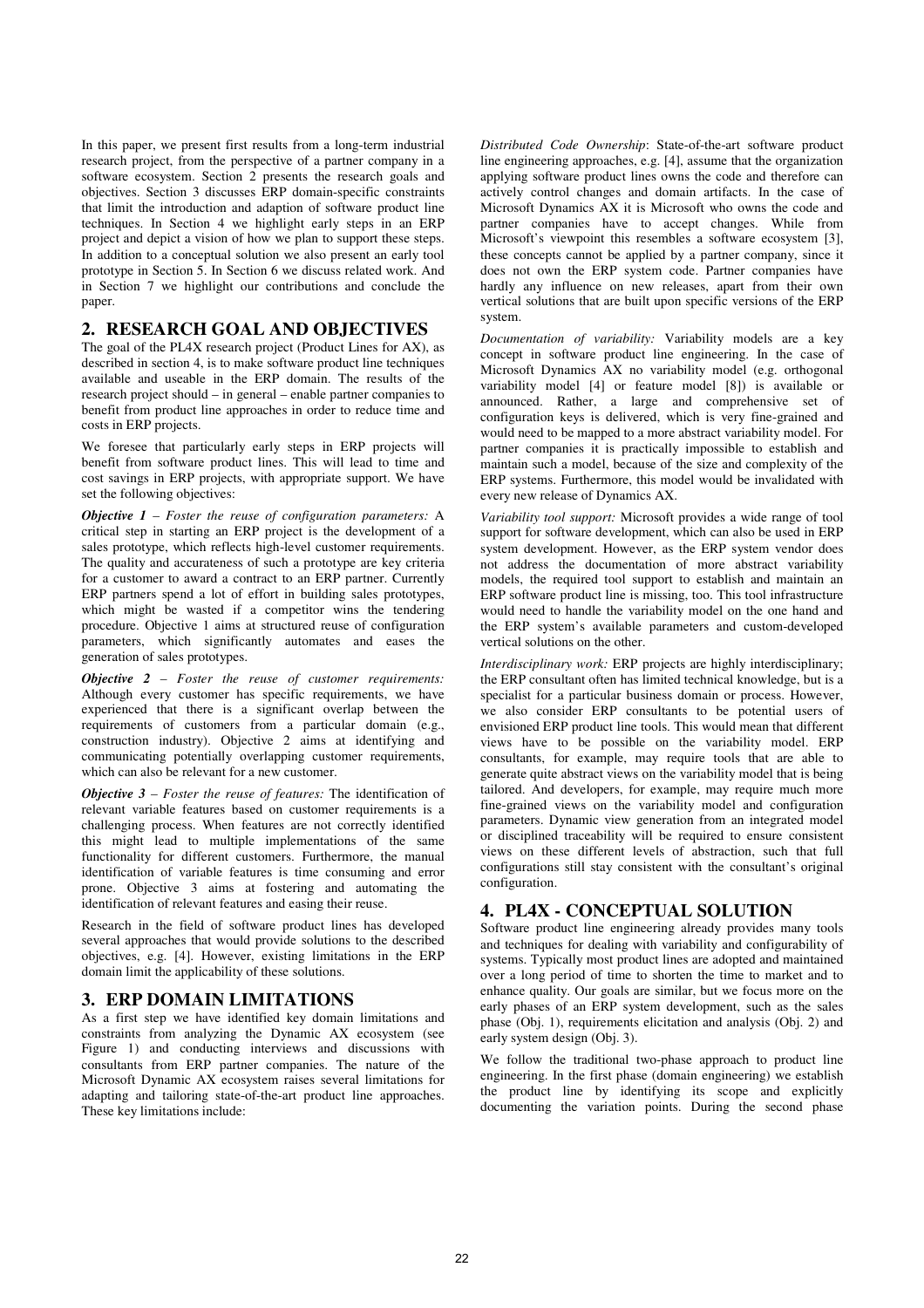(application engineering) we envision the automation of the sales phases and customer-specific application configuration.

#### **4.1 Domain Engineering**

The key concept to establishing our envisioned solution is a selfupdating variability model. The model is linked to a software repository and ERP domain artifacts such as classes, configuration settings and table definitions. We call this enhanced software repository the *Feature Model Store.* We foresee the Feature Model Store to provide an automatic population mechanism for the variability model (see Figure 2).

#### *4.1.1 Variability Mining and Modeling*

As many customer-specific configurations have already been developed, the first step is to understand the rationale behind these adaptations, in order to make the variation points explicit. These variation points (e.g., table definitions, forms, reports, classes) are organized and structured using their unique configuration keys. These configuration keys can be compared to features and Microsoft Dynamics AX provides tools to model and manage such keys. Extracted customizations (as highlighted as step 1 in Figure 2) with their configuration keys (step 2) are mapped to the corresponding requirement description from a requirements management system (step 3), thus establishing the traceability between the problem space and the solution space. This can be done using an ALM tool like Microsoft Team Foundation Server that links the version control system with the developer's work items. In other cases this can be done by applying a naming convention where a requirement ID is used in the IDE to group artifacts, e.g. Group #27 belongs to the IDE implements requirement #27. The extracted artifacts (customizations, configurations keys and requirements descriptions) are compiled into a new unified artifact (step 4), called PL4X Feature Element. These artifacts are integrated with the variability model (similarly to how requirements and variability model are integrated in [16]- [18]) and stored in the Feature Model Store. Figure 2 highlights these key steps.



**Figure 2** *Populating the Feature Model Store* 

In the ongoing research we have evaluated the feasibility of creating such a Feature Model Store. Several of the envisioned steps (1 to 3) can already be conducted by using state-of-the-art ERP tools. Figure 3, for example, shows a part of the existing configuration framework of Dynamics AX, which allows managing, activating and deactivating features. In this example all configuration keys for Logistics are activated.

We have developed an initial prototype of the feature model store based on the available Configuration Framework. The current solution would allow the manual set-up and management of the Feature Model Store. However, we envision the automation of this process as manual management is time consuming and would outrage the expected benefits.



**Figure 3** *Management of configuration keys in Dynamics AX is comparable to feature modeling, but too fine-grained.* 

#### *4.1.2 Maintenance of variability models*

We are currently working on a method that would allow the automated population of the Feature Model Store. We foresee a crawler mechanism, which continuously analyses existing solutions and performs the presented population steps (see Figure 2) automatically. This would ensure limited maintenance effort regarding the Feature Model Store and accurate and up to date models. As this is ongoing research work and a Feature Model Store population has not been generated so far, maintenance activities are yet not planned in detail.

However, we envision a Feature Model Store that is free of redundancy (i.e. cross-cutting concerns). Whenever multiple features require exactly the same configuration settings, these settings could be extracted into one common parent feature that gets extended by the remaining configuration settings that do not overlap. This firstly generates constraints (i.e. child-features depend on parent-features) and eases a later configuration, where constraint propagation can be used. And secondly, well-defined, non-redundant variable features may make the variability model smaller, better understandable and better maintainable. Refactoring approaches as e.g. in [17] could be used to ease such maintenance tasks for engineers.

## **4.2 Application Engineering**

In the following we describe how the information provided by the Feature Model Store can be used in ERP projects. We therefore highlight different scenarios, which also refer to the presented research objectives.

#### *4.2.1 Sales Scenario*

The following scenario refers to Obj. 1 and discusses the envisioned support for sales activities within our approach.

The goal of the sales scenario is to convince a customer about the competences of a partner company, so that the customer chooses the company for project realization. This competitive phase bears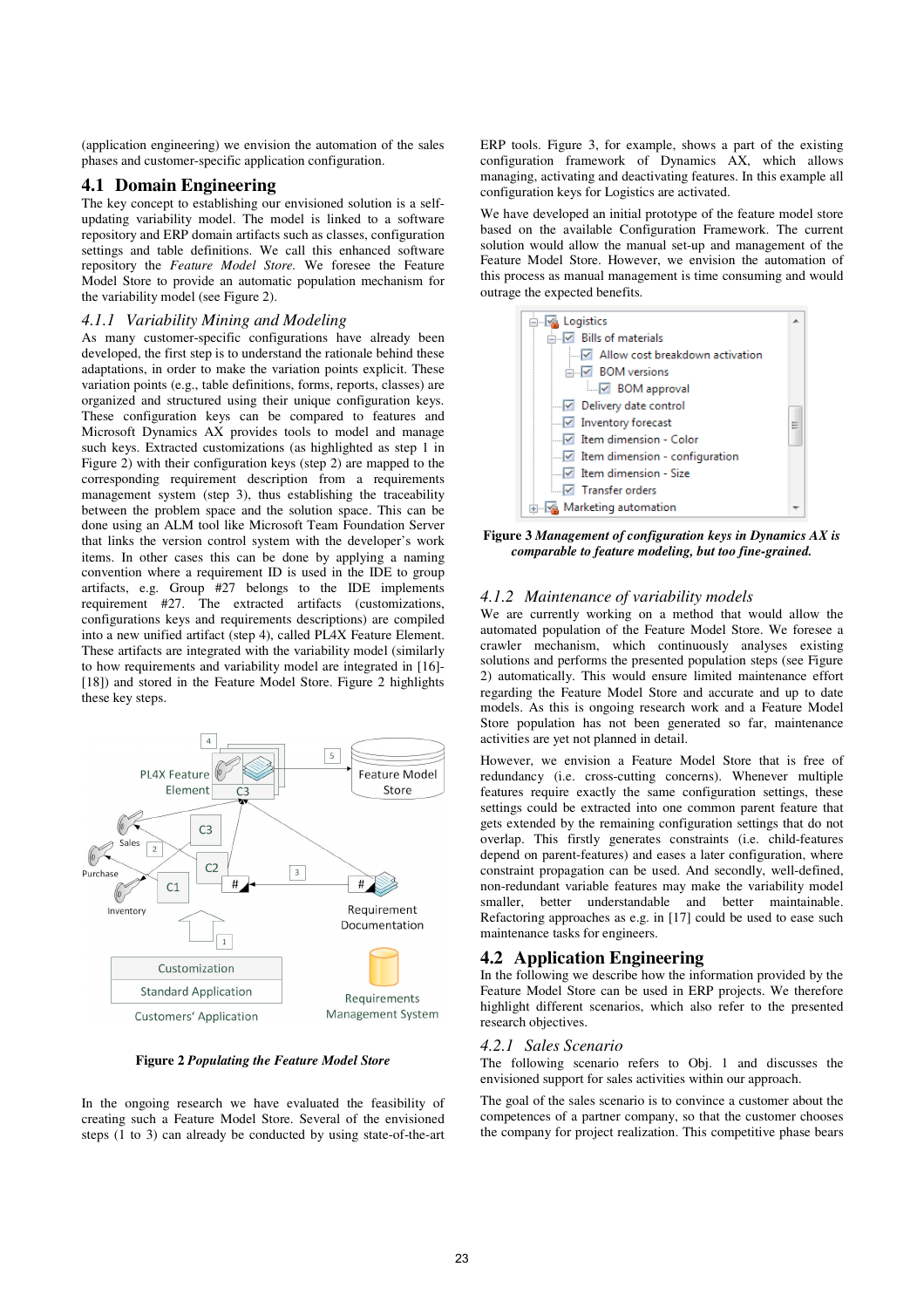high risks for an ERP partner company. They might spend time and money in the construction of a sales prototype, but lose the competition to a competitor.

Currently, a role-tailored questionnaire supports the technical sales specialist to cover the most important topics relevant for building the sales prototype. The analysis of the customer responses and the configuration of the prototype are time consuming and costly steps.



**Figure 4** *Steps of a sales scenario: from a customer-specific questionnaire to a prototype for demonstration.* 

We foresee to automate this activity of generating a prototype system. We provide a questionnaire where particular questions are linked to existing configuration settings (see Figure 4). This would result in a process where the technical sales specialist still discusses the questionnaire with the customer's key users. Answers to questions would lead to a specific configuration setting. These settings are immediately applied to a live-generated prototype and discussed with the customer's key users. A first tool prototype supporting the sales scenario is presented in Section 5.

#### *4.2.2 Analysis and Design Scenario*

The following scenario refers to Obj. 2 and 3 and discusses requirements elicitation and early system design.

The goal of the analysis scenario is to gather and discuss customer requirements and to identify features fulfilling customer needs. Furthermore, a Fit/Gap analysis is conducted in order to also identify missing functionality.

The analysis is conducted at the customer's place in the form of workshops. Key stakeholders from a specific department (e.g. finance, sales) are invited to discuss their requirements. In some cases a developer who provides immediate ERP system prototypes accompanies the ERP consultant facilitating the workshop. These prototypes (e.g., user interface prototypes) support the consultants in clarifying specific issues by demonstrating system behavior and stimulating the discussion. However, in most cases there is no on-site developer and consultants have to communicate initial requirements to developers at the ERP Company, who then start the development of needed prototypes. This prolongs the requirements and analysis scenario.

Currently, most prototypes are built for demonstration purpose only; they reflect a small part of the future system and will be deleted when no longer needed. Building these prototypes is time consuming and costly and does not lead to prototypes showing full system capabilities.



#### **Figure 5** *Steps of an analysis scenario: from requirements to design documents and evolutionary prototype.*

We know from our past research [5, 6] that consultants can benefit from mapping requirements to features as part of a requirements elicitation workshop. In our ongoing research we will extend the rapid prototyping mechanism as discussed in the sales scenario (see 4.2.1) and provide tool support for consultants to identify customers' requirement and to map features as stored in the Feature Model Store (see Figure 5). Selected features can immediately and automatically be deployed into a prototype, which continuously grows during the workshop. Ideally, at the end of a workshop, the prototype reflects all customer requirements that can be satisfied by using existing features. This information is also documented in the Fit/Gap worksheet, which also describes customer requirements that cannot be satisfied using existing solutions. For those requirements (i.e., gaps) the partner company has to build individual solutions.

Although this solution makes heavy use of existing features, modifications will most likely be needed to meet customer's individual needs. However, in contrast to the original prototyping approach, our solution delivers a prototype based on well-tested features, instead of quickly developed customizations. Therefore, it has the potential to be reused after the workshops.

## **5. PROTOTYPIC TOOL SUPPORT**

We have implemented an early tool prototype called PL4X ERP Configurator (see Figure 6). The tool provides role tailored questionnaires from Dynamics Sure Step [7], a guide from Microsoft for partner companies to manage ERP projects. Every question has one or more typical answer options. Each of these options is linked to a corresponding configuration for the ERP System. An example for such a question could be: *How do you track data modifications made by users?* This question could provide the following options: "*We don't track modifications*"; "*We track modifications on customer contact information*"; or "*We track creation of new items*". Answering the question using the first option would not require any action. Option two and three would lead to different configuration settings. In our example this would result in a modified *DatabaseLog* table.

The PL4X ERP Configurator can manage multiple role and project-specific questionnaire instances and customer specific answers. Figure 6 shows how the presented questions could be discussed with the help of the configuration tool.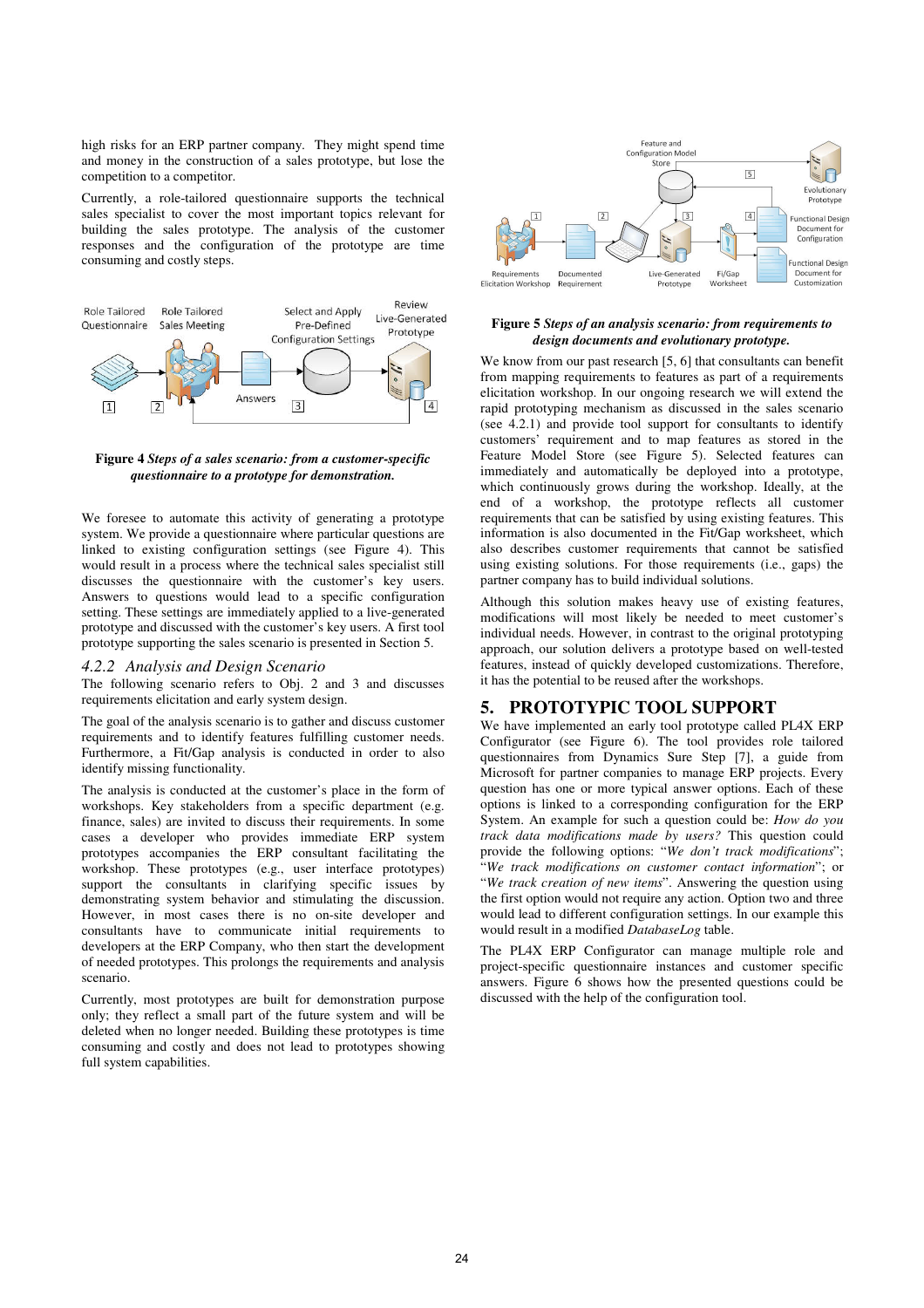| ø<br>Speichern Aktualisieren<br>Daten | Deploy<br>Configuration<br>Aktionen |                                                        |        | 霞<br>Bildschirm<br>entwerfen<br>Anpassen |
|---------------------------------------|-------------------------------------|--------------------------------------------------------|--------|------------------------------------------|
| Projects<br>$\times$                  |                                     |                                                        |        |                                          |
| $\times$ 3 Suchen<br>$+2$             | ٩                                   | Leiti CEO<br>Name:<br>Project: Leitl Wartung 2009      |        |                                          |
| Nach Id sortieren                     | ٠                                   | Ouestionnaire                                          |        |                                          |
| Wanggo IT Manager                     |                                     | +/×图                                                   | Suchen | Ω                                        |
| Leiti CFO                             |                                     | Text                                                   |        | Answer <b>v</b>                          |
| Leitl Einkauf                         |                                     | I how do you track data modifications made by users    |        | Config                                   |
|                                       |                                     | how do you document hardware changes                   |        | Config                                   |
|                                       |                                     | how do you track configuration changes<br>$\mathbf{R}$ |        | Config                                   |
|                                       |                                     |                                                        |        |                                          |

**Figure 6** *Screenshot of a PL4X ERP Configurator prototype.* 

## **6. RELATED WORK**

Our work is related to many other papers dealing with variability modeling and product line management techniques. Apart from generic approaches to variability management and traceability to different artifacts, e.g., [8, 9, 10, 11], our research objective is similar to the ones followed by specific papers in variability of ERP systems (e.g., [12, 13]).

Our research clearly shows that product line management system based on Dynamic AX is a software ecosystem, as described in [3]. The three different levels and roles of stakeholders as described by [12] are also present in our scenarios. Therefore, we are currently working towards applying similar techniques for a new ERP system. Nevertheless, our approach will have to address domain-specific requirements and handle the constraints described in section 2.

Although, theoretically, any variability modeling approach could be adopted, the stakeholders of ERP systems are used to working with dynamic questionnaire-based configuration systems, which have motivated us to follow a question-answer based approach. Therefore our approach shows some resemblance to DOPLER tools [11]. Nevertheless, the similarity is only superficial, as our models are based on Dynamic AX configuration keys and are automatically populated and self-updating, unlike DOPLER.

There also exists some work on automatically generating feature models from existing artifacts, which is similar to our feature model mining solution. For example, Weston et al. [14] uses an early aspects mining tool to find candidate cross-cutting concerns over textual requirements documents of different products, by their semantic similarity. Thus, their approach allows to automatically constructing feature models from diverse and heterogeneous requirements documents. Further, Wang et al. [15] introduce a formal model of use cases based on which application feature models are constructed after some preprocessing. These models are then adjusted and finally merged into a domain feature model semi-automatically, after all conflicts have been removed. Both approaches extract the feature models from existing requirements artifacts. In this project, we populate the Feature Model Store by mining the solution space – more concretely, the specific parameterizations and vertical solutions of specific Dynamics AX customizations.

Considering the interdisciplinary nature of ERP tools, our approach follows a step-wise refinement of the configuration,

which is similar to the ideas of a staged configuration [9]. Another important aspect is the stakeholder-role-based perspective on the variability models, as illustrated by [12]. In this context, we are looking into different visualization techniques, considering the cross-cutting nature of features over different kinds of artifacts, for which we get some inspirations from [10] and [16].

## **7. DISCUSSION AND CONCLUSION**

This paper described research challenges related to adoption of product line techniques in an ERP ecosystem from the perspective of a partner company. Such problems have not yet been sufficiently addressed by other research efforts, as most approaches consider either the perspective of the main vendor or the end-users (customers). We consider our work to provide initial contributions, but see several issues. This includes, but is not limited to the following:

*Return on investment:* Every 2-3 years Microsoft provides a new release of Dynamics AX, which invalidates the generated and manually refined configuration keys in the envisioned Feature Model Store. Thus, the first product customization after a new release will need to be done manually. Based on these customizations it will be possible to auto-generate a new population for the Feature Model Store. We foresee that the decrease in customization costs will clearly outweigh the introduction and maintenance costs of our approach. However, evaluation studies are needed to validate this claim.

*Redundancy in mined features:* The feature model mining process may populate the Feature Model Store with features that may overlap in content. Such overlaps lead to redundancy and, thus, to the problems typically associated with cross-cutting concerns. Therefore, frequent refactoring of the Feature Model Store may be required which extracts common contents of multiple features into parent-features and leaves the heterogeneous customizations as child-features. Techniques as presented in [17] may help to minimize the effort for reducing such redundancy.

*Pre-configured solutions for specific industries:* ERP solutions for specific domains (e.g., construction industry) are similar to some degree. So far we do not consider this issue and it would be advisable to include settings for specific industries in our conceptual solution. Pre-selection of features for a specific domain may be codified as variability constraints.

Although these open questions do exist, we consider our work to provide initial contributions. This paper identified some challenges related to tailoring ERP systems, from the perspective of a partner company, building upon a third party product platform. We discussed some limitations affecting the introduction of product line techniques in the ERP domain. Furthermore, we provided first conceptual solutions and discuss an early tool prototype. The presented PL4X approach, which tailors software product line techniques to the ERP domain by also considering domain specific constraints, is the main contribution of our work.

We expect a competitive advantage for ERP partner companies applying the PL4X approach. The novel approach strengthens the role of the sales specialists by providing tools for rapid prototype configuration. We expect a noticeable reduction of the time needed for building prototypes by using automation mechanism. Furthermore, we expect more complete and precise requirements and an even higher quality of delivered software solutions (e.g., regarding maintainability and robustness) due to the heavy reuse of existing features.